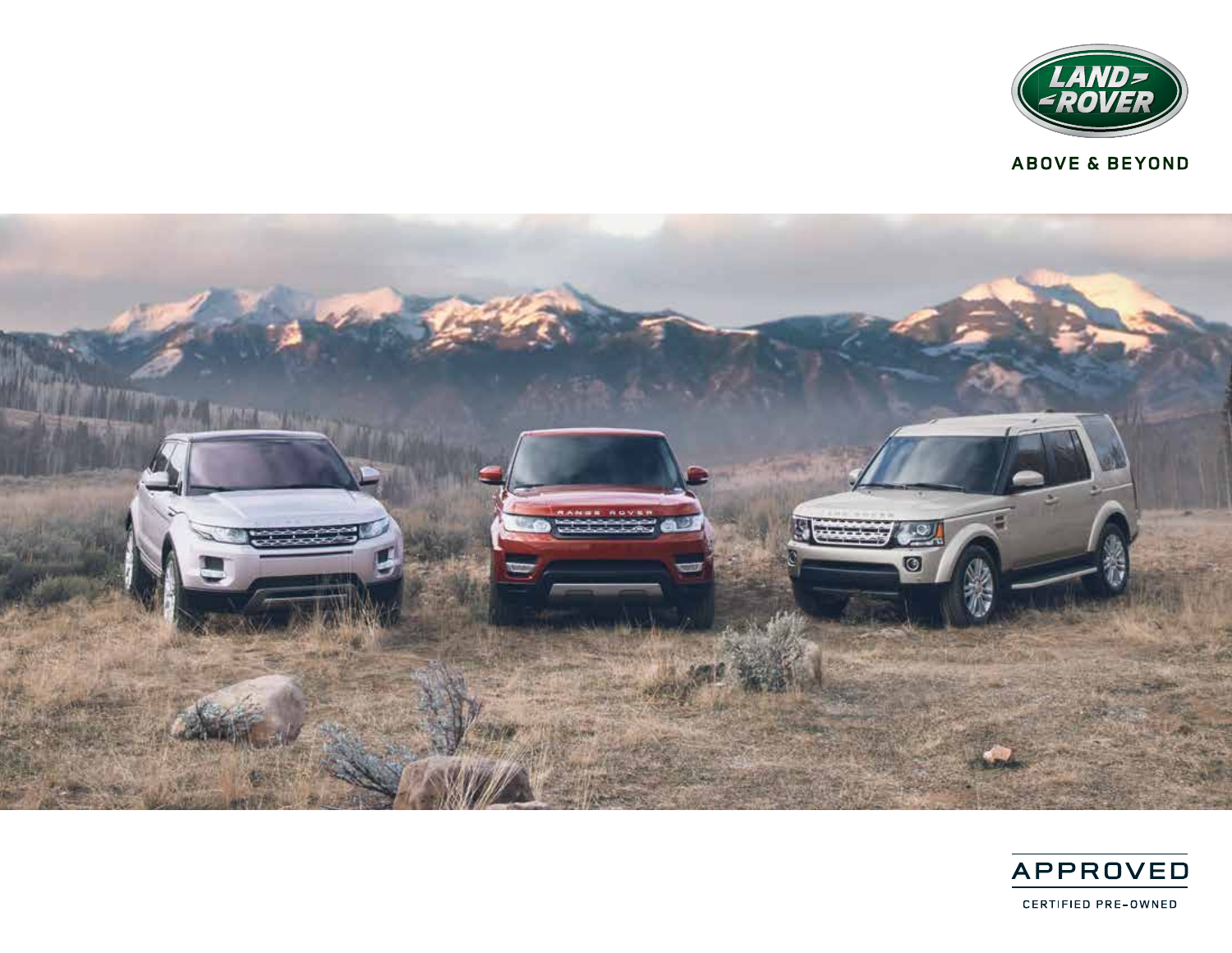



**BENEFITS** 







It's no wonder. Year after year, Land Rover vehicles continue to accomplish extraordinary deeds, as well as make everyday driving pure pleasure. Land Rover capability, of course, is unquestioned. But the success and longevity of the brand owes as much to the vehicle's unique blend of luxury, safety and versatility.

Whether it's a Range Rover, Range Rover Sport, Range Rover Evoque, Discovery Sport or LR4, the Land Rover Approved Certified Pre-Owned Vehicle Program can transform your dream of owning one of these legends into a reality.

#### Land Rover Approved Certified Pre-Owned. Tested. Proven. And Guaranteed.

- The vehicle must be no more than five years old from its first retail sale.\*
- The vehicle must have accrued fewer than 60,000 miles on the odometer, calculated from zero miles.
- The vehicle must pass a rigorous 165-point inspection that verifies its superior condition. The inspection process involves scrutinizing the vehicle's interior and exterior, inspecting under the hood and chassis, and taking the vehicle on the road for a final test.
- If any deficiencies are detected, they are corrected by a Land Rover Retailer using only genuine Land Rover parts.
- Every Land Rover Approved Certified Pre-Owned vehicle is backed with a vehicle history report.

\*\* Land Rover Approved Certified Pre-Owned Limited Warranty, including limited warranty and roadside assistance, expires up to seven years from the original in-service date or 100,000 miles, whichever comes first. Original in-service date is the earlier of the new-vehicle retail sale or in-use date, as reported to Jaguar Land Rover North America, LLC. Select vehicles may have the option for different warranty terms. Vehicles with the 7 years/100,000 miles limited warranty are limited in supply and only available at participating Land Rover Retailers. See your local authorized Land Rover Retailer for complete terms and conditions of the limited warranty and service coverage.

Only the best of the breed qualify as an Approved Certified Pre-Owned Land Rover – these are pre-owned Land Rover vehicles that feel like new. These select vehicles are fully endorsed by a professional Land Rover Technician, your Land Rover Retailer and Land Rover North America, LLC.

## ADMIRED AROUND THE WORLD, AND AROUND THE CORNER

After more than 65 years of transporting aid workers to countries in need, and engaging in archaeological and environmental expeditions to the most inhospitable corners of the world, Land Rover vehicles are recognized worldwide for their ability to accomplish extraordinary deeds.



<sup>\*</sup> Calculated from the original new-vehicle sale date. Original in-service date is the earlier of new-vehicle retail sale or in-use date, as reported to or by Jaguar Land Rover North America, LLC. See your local authorized Land Rover Retailer for complete terms and conditions of the Limited Warranty and Service Coverage.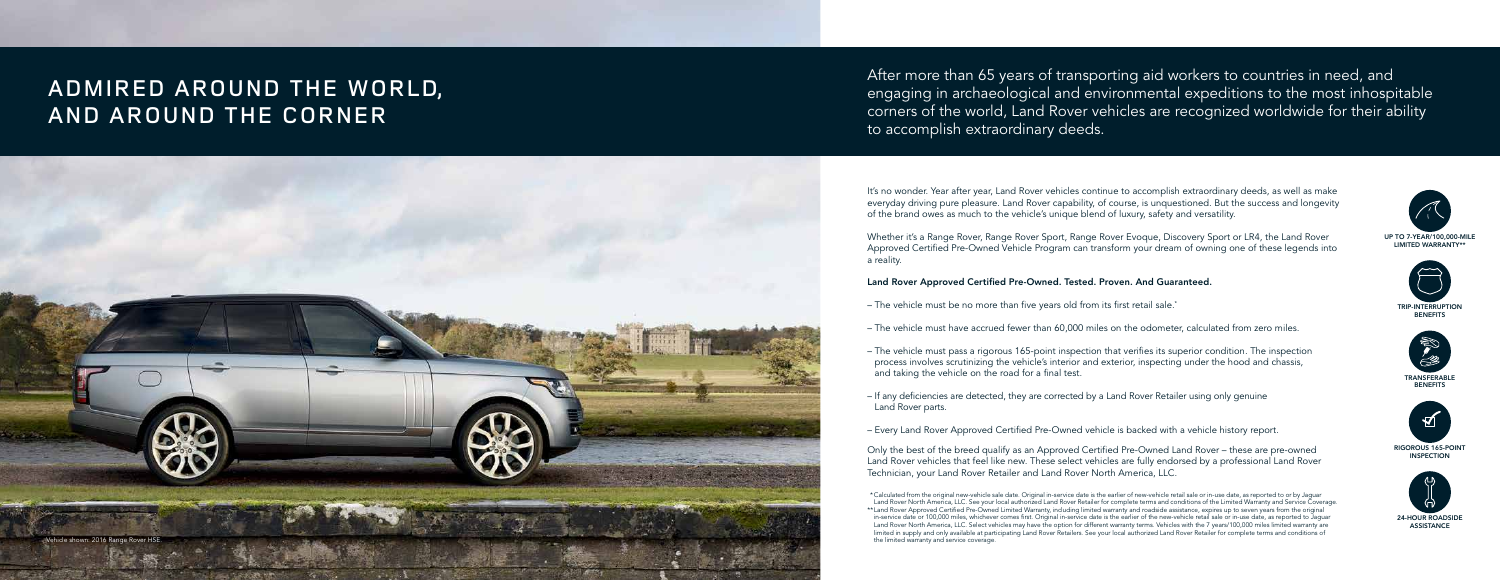### RANGE ROVER SPORT

#### The most dynamic member of the Land Rover family

Settle back into the driver's seat of Range Rover Sport and one thing is immediately apparent: it demands to be driven. It delivers confident performance and road handling. The cockpit is driver-focused, and the passenger environment is, of course, designed for comfort. A compelling blend of any-road capability and responsive performance, Range Rover Sport may fit your personality…perfectly.

## RANGE ROVER

#### Without question. Without peer

Range Rover is considered the ultimate luxury sport-utility vehicle, perhaps even the ultimate vehicle – full stop. Classically contoured exterior design. Sumptuous handcrafted interior. And, of course, legendary permanent four-wheel-drive and Terrain Response ® that optimizes traction.\* Quite simply, Range Rover delivers a supreme elegance and an exceptional level of capability in a single vehicle.



#### New passion to the brand

With more than 120 international industry awards under its belt, Range Rover Evoque is more than just the sum of its accolades. Its compact footprint and advanced technology provide rewarding performance and efficiency.\*\* Available as a 5-door or coupe, the Range Rover Evoque is powered by a 2.0-liter, 240-horsepower turbocharged engine that achieves 30 mpg on the highway.\*\* Onand off-road dynamics are improved with permanent intelligent all-wheel drive, Terrain Response ® and optional Adaptive Dynamics.\* Range Rover Evoque presents such a striking, modern silhouette – even the road can't help but stare.

### LAND ROVER DISCOVERY SPORT

#### Rugged agility and luxurious conveniences

The Discovery Sport offers a sleek, aerodynamic silhouette, legendary Land Rover capability and a flexible interior. Optional 5+2 seating configuration allows for five adults and two little ones in the back delivering premium comfort and versatility.



## LAND ROVER LR4

#### Adventure for seven

The Land Rover LR4 is a clear reflection of the brand's 65-year heritage and the embodiment of state-of-the-art engineering and conveniences. With luxurious seating for five or seven full-size adults, the LR4 is also North America's most accommodating Land Rover model, with up to 90 cubic feet of cargo space. Dynamic systems such as Electronic Air Suspension, Electronic Traction Control and Terrain Response ® provide sophisticated performance and all-terrain expertise. \* The LR4 embodies the perfect combination of design, luxury and capability – making it the only vehicle you'll ever need.



# ABOVE AND BEYOND

As you contemplate which vehicle is right for you, remember that Land Rover has always had one single focus: engineering SUVs that inspire confidence on and off every road. Whether you're in search of an offroad adventure or discovering a new city, the capability and luxury of a Land Rover vehicle is ready to face life's challenges. That's why after over 65 years, Land Rover continues to go above and beyond.









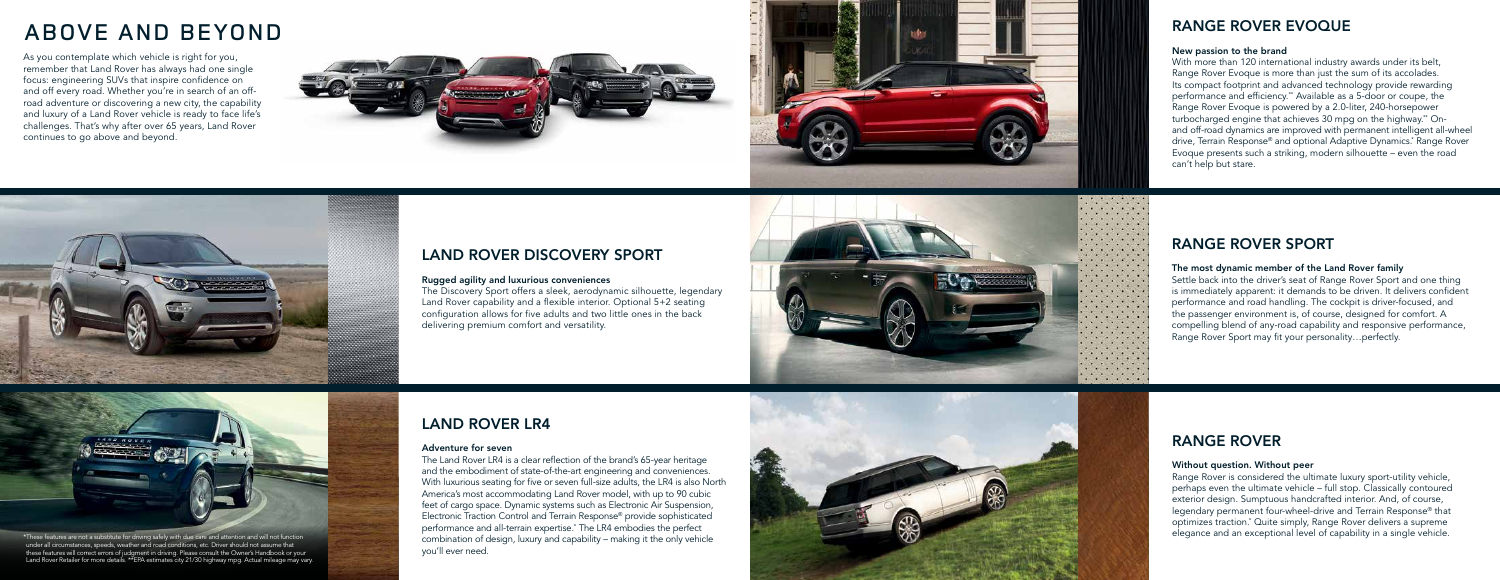CHECKPOINT 126 Tire condition inspected for wear/ match/speed rating.



From the operation of the headlights to a cold-start of the engine to the action of the anti-lock braking system (ABS), every Approved Certified Pre-Owned Land Rover vehicle must pass a demanding 165-point inspection before it is deemed worthy for you.

# CERTIFIED TO FEEL LIKE NEW





CHECKPOINT 143 Engine performance checked.

CHECKPOINT 68 Headlights – Check operation and alignment.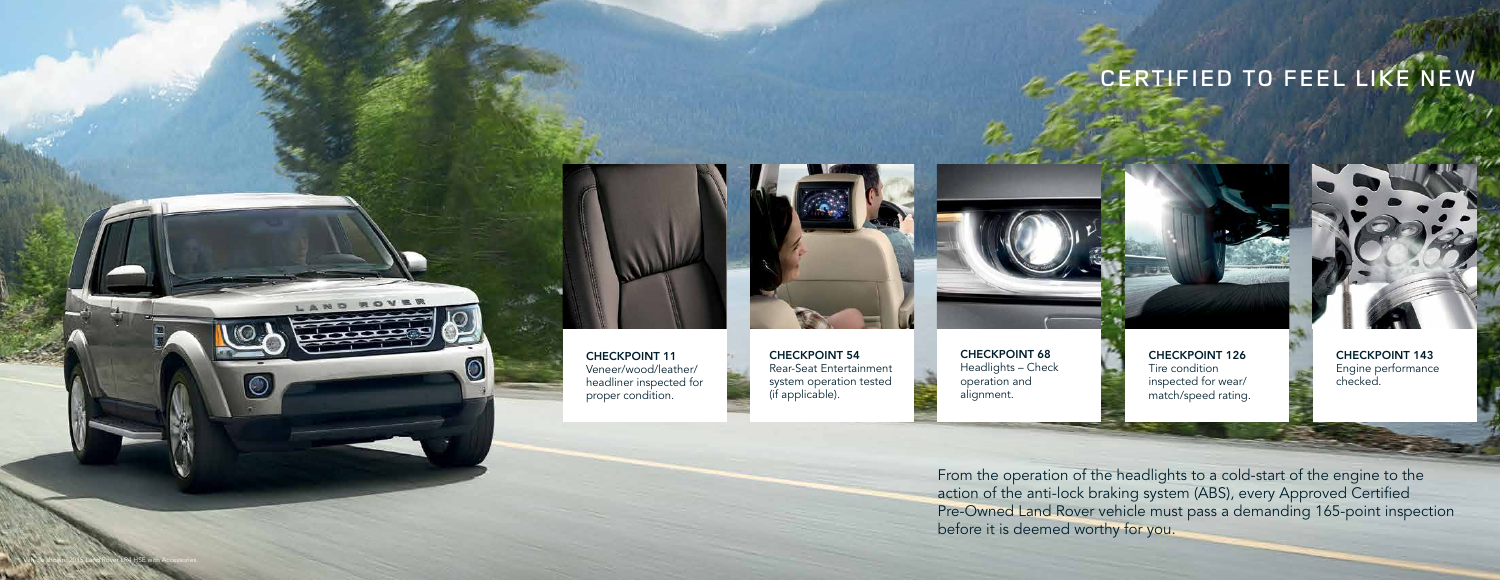#### EXTERIOR - ENGINE AREA

- 99 Hood latch 100 Engine oil 101 Power steering pump/hoses 102 Cooling system fluid 103 Coolant hoses 104 Cooling fans and motors 105 Brake master cylinder and booster 106 Automatic transmission system 107 Washer fluid 108 Air filters 109 Wiring 110 Vacuum hoses 111 Drive belts
- 

112 Underhood appearance

#### UNDERCARRIAGE/DRIVETRAIN

121 Brake Pad Thickness (6 mm pad material min.) 122 Brake Rotor Thickness (rotors 50% of wear limit) - Steel Brake Rotor Weight (kg) - Carbon Ceramic

- 113 Frame/underbody
- 114 Suspension 115 Steering
- 116 Fluid leaks
- 117 Engine and transmission mounts
- 118 Brake lines and couplings
- 119 Exhaust system
- 120 Wheel bearings
- 
- -
- 123 Brake fluid
- 124 Wheel specification
- 125 Tire specifications
- 126 Tire condition
- 
- 128 Wheel nuts
- 
- 
- 131 Universal joints/CV joints/CV boots
- 
- 133 (IF EQUIPPED) Diesel Fuel Funnel

127 Tire tread depths (5/32" or 4mm min.)

129 Differential fluid level (IF APPLICABLE) 130 Transfer case fluid level (IF APPLICABLE) 132 (IF EQUIPPED) Diesel Exhaust Fluid (DEF)

#### TESTS - STATIONARY

- 134 Hot/cold start 135 Engine noises 136 Engine idling 137 Fuel pump/lines/hoses
- 138 Starter/alternator
- 139 Instrument pack gauges
- 140 Fluid leaks

### TESTS - ROAD

141 (IF EQUIPPED) Electronic Air Suspension 142 Trip computer 143 Engine performance 144 Vibration 145 Wind noise 146 Stability and pull 147 General handling 148 Steering wheel alignment 149 Brake pedal 150 ABS braking system 151 Emergency brake 152 Squeaks and rattles 153 (IF EQUIPPED) Dynamic Stability Control (DSC) System\*\* and Electronic Traction Control (ETC) System\*\* 154 (IF EQUIPPED) Hill Descent Control® (HDC)\*\* 155 Cruise Control\*\* 156 (IF EQUIPPED) Adaptive Cruise Control\*\* 157 (IF EQUIPPED) Forward Alert\*\* 158 (IF EQUIPPED) Head Up Display† 159 (IF EQUIPPED) Stop/start system 160 (IF EQUIPPED) Automatic transmission 161 (IF EQUIPPED) Terrain Response® System\*\* 162 (IF EQUIPPED) Blind Spot Monitor\*\* 163 (IF EQUIPPED) Navigation system† 164 (IF EQUIPPED) Two speed transfer case

TESTS - EMISSIONS 165 Emissions





#### VEHICLE ELIGIBILITY

- 1 Was the vehicle built for sale in the US?
- 2 Does vehicle meet age, model year and mileage eligibility?
- 3 Has the vehicle passed an independent Vehicle History and independent Mileage Check?
- 4 Is the vehicle free from any warranty restrictions?
- 5 Is the vehicle free from current or evidence of non Land Rover approved aftermarket modifications?
- 6 Does the vehicle have a complete service history?
- 7 Does the windshield VIN plate number match the VIN number information on A/B pillar/ driver's door area?
- 8 Have all outstanding Recalls and Service Campaigns been satisfied?

### PRELIMINARY CHECKS

- 9 Owner's Manual complete and present?
- 10 All keys present and operational?

#### INTERIOR - GENERAL

- 11 General interior condition
- 12 Veneer, wood, leather and headliner
- 13 Glove box, console box and trim
- 14 Ashtray and stowage compartment door
- 15 (IF EQUIPPED) Roof opening panel and roof blind
- 16 Sun visor and vanity mirror
- 17 Restraint/airbag system<sup>\*</sup>
- 18 Seat Occupant Sensing system
- 19 Child safety door latches
- 20 Seat belts
- 21 Steering column and steering lock
- 22 Door handles (interior)
- 23 Seats
- 24 Carpets and mats
- 25 Headlining and trim
- 26 Head restraint
- 27 (IF EQUIPPED) Rear and side window blinds
- 28 (IF EQUIPPED) Accessories

#### ELECTRICAL TESTS

29 Stored Diagnostic Trouble Codes (DTC) 30 Fuses (condition/proper rating) 31 Warning lights 32 Window operation 33 Central locking system 34 Seat adjustment 35 Mirrors 36 Interior lights 37 Clocks 38 Cigarette lighters, power sockets and USB Ports 39 Horns 40 Wipers 41 Washer jets 42 Instrument panel illumination 43 Audio system 44 Land Rover InControl® Apps™ and Land Rover InControl® Remote & Protect™<sup>†</sup> 45 Speakers 46 Battery 47 Alarm system 48 Warning chimes 49 Interior mood lighting 50 (IF EQUIPPED) Surround cameras/venture camera\*\* 51 (IF EQUIPPED) Rear reversing camera\*\* 52 (IF EQUIPPED) Parking aid sensors\*\* 53 (IF EQUIPPED) Sunroof opening panel 54 (IF EQUIPPED) Rear seat entertainment systems 55 (IF EQUIPPED) Voice control activation system† 56 (IF EQUIPPED) Multi-Function Display/Touch Screen† 57 (IF EQUIPPED) Bluetooth connectivity† 58 Tire Pressure Monitoring System (TPMS)

#### HEATING/AIR CONDITIONING SYSTEMS

59 Automatic and manual modes 60 Blower motor 61 Air distribution and vent controls 62 HVAC pollen filter 63 Outlet temperature (heating and cooling) 64 Exterior temperature display 65 (IF EQUIPPED) Heated windshields 66 (IF EQUIPPED) Heated seats 67 (IF EQUIPPED) Cooled seats

#### ELECTRICAL TESTS - EXTERIOR

68 Headlights 69 Parking lights 70 Daytime Running Lights 71 Tail lights 72 (IF EQUIPPED) Fog lights 73 Hazard warning lights 74 Brake stop lights 75 Reversing lights 76 Turn signal indicators 77 License plate lights 78 (IF EQUIPPED) Headlight levelling

#### EXTERIOR - GENERAL

79 General body and paintwork 80 Panel alignment/fit 81 Wheels 82 Doors 83 Bumpers and front fascia 84 Front grille, trim and moldings 85 Glass windshield 86 Glass roof panel, if applicable 87 Mirror glass (interior and exterior) 88 Exterior lights and reflectors 89 Fuel flap/fuel cap 90 Fuel filler 91 Badges and nameplates 92 (IF EQUIPPED) Accessories

#### EXTERIOR - LUGGAGE COMPARTMENT

93 Tool kit 94 Spare tire or tire repair kit 95 Trim and carpet 96 Back of rear seats 97 Trunk lid or tailgate 98 (IF EQUIPPED) Power tailgate

# 165-POINT CHECKLIST. 1 INCREDIBLE VEHICLE.

\* Please remember that the safety belts in a Land Rover vehicle constitute the primary protection system for driver and passengers in collisions. Airbags are not designed to deploy in all collisions. The airbag Supplemental Restraint System (SRS) is a supplement to the safety belts and is designed to work as a system with the safety belts. Although airbags provide additional protection, airbags without safety belts do not provide optimal protection in a crash. Always wear your safety belts. Children younger than 13 years old should always be properly restrained in a back seat, away from airbags. Never place an infant seat in the front seat.

- \*\* These features are not a substitute for driving safely with due care and attention and will not function under all circumstances, speeds, weather and road conditions, etc. Driver should not assume that these features will correct errors of judgment in driving. Please consult the owner's manual or your local authorized Land Rover Retailer for more details.
- † Driving while distracted can result in loss of vehicle control. Do not operate, adjust or view the navigation or multimedia systems under conditions that will affect your safety or the safety of others. Only use mobile phones, (InteractiveVoice™), and other devices, even with voice commands, when it is safe to do so.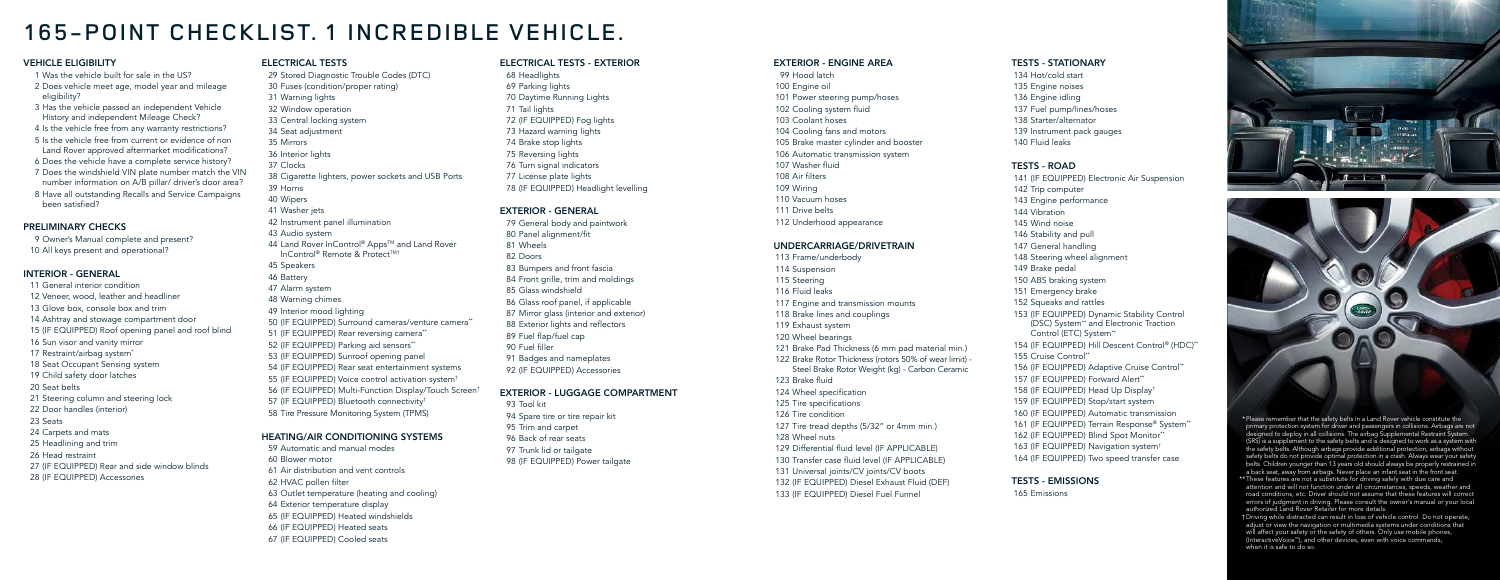#### GENUINE LAND ROVER ACCESSORIES ADD TO YOUR LIFESTYLE AND CONFIDENCE

Just as all Land Rover vehicles deliver outstanding on- and off-road performance, so does the extensive range of Land Rover engineer-approved accessories. You can outfit your Land Rover vehicle to reflect your lifestyle. Land Rover accessories are engineered to ensure seamless integration with your Land Rover vehicle. The accessory items that you purchase at the time you acquire your Land Rover Approved Certified Pre-Owned vehicle will be covered under your Approved Certified Pre-Owned Limited Warranty, and can be included in your purchase price.<sup>\*</sup>

- Lockout service and towing to the nearest Land Rover Retailer.
- Coverage that includes reimbursement of reasonable costs for food, lodging or transportation, if covered repairs extend beyond a day.<sup>\*\*</sup>

#### SUPPORT 24/7

Should you ever have a flat tire or lock yourself out of your Land Rover Approved Certified Pre-Owned vehicle, there's no need to worry – Land Rover provides 24-hour Roadside Assistance, at no additional cost to you, for the duration of the warranty.\* If you need assistance with your Land Rover Approved Certified Pre-Owned vehicle, simply call the toll-free hotline anytime from anywhere in the U.S.

Hone your off-road driving abilities amidst breathtaking scenery behind the wheel of a Land Rover vehicle. With an expert Land Rover Experience Driving Instructor by your side, you'll learn to properly navigate steep ascents and descents, pick the right line on side tilts, and maintain vehicle control in challenging off-road situations. Instruction is customized to your experience level and appetite for adventure. Land Rover Experience Driving Schools are located at Biltmore Estate in Asheville, North Carolina; Equinox Golf Resort & Spa in Manchester Village, Vermont; Fairmont le Château Montebello in Quebec; and Quail Lodge & Golf Club in Carmel, California. What's more, Land Rover owners receive a special discount. For more information, visit www.bit.ly/LRE\_DrivingSchool

Your complimentary Land Rover Roadside Assistance provides you with: – Flat-tire and dead-battery service.

\* See your local authorized Land Rover Retailer for complete terms and conditions of the limited warranty and service coverage.

\*\* Expenses for such items as entertainment, recreation, and non-essential goods and services are excluded from trip interruption benefits.



# LAND ROVER OWNERSHIP. EXPERIENCE THE EXTRAORDINARY

Owning the vehicle of your dreams should be a pleasant experience. The Land Rover Approved Certified Pre-Owned Vehicle Limited Warranty assures you of just that – the confidence to enjoy your ownership with peace of mind, knowing that your Land Rover vehicle is backed by a comprehensive limited warranty.\*

#### LAND ROVER EXPERIENCE DRIVING SCHOOLS

#### LAND ROVER WAY RETAILER EVENTS

Land Rover Retailers want to ensure that you have the opportunity to enjoy the amazing capabilities of your Land Rover vehicle while enjoying the lifestyle it embodies. Throughout the year, your Land Rover Retailer will host events that may combine an off-road excursion with an intriguing lifestyle activity, such as fly-fishing with an expert, attending a polo match or dining at a new exclusive restaurant.

### LAND ROVER ADVENTURES

When an ordinary vacation won't do, treat yourself to the experience of a lifetime – a Land Rover Adventure in one of the most scenic locations in the world. Exhilarating off-road expeditions during the day are capped by an evening relaxing at a luxurious resort. For more information, visit www.bit.ly/LRE\_DrivingSchool

#### COMPETITIVE FINANCE RATES

To help make your dream of owning a Land Rover vehicle a reality, Land Rover offers competitive finance rates and flexible terms, plus the assurance of outstanding customer service. Choose from a suite of innovative financial products to suit your needs. Ask your Land Rover Retailer for current rate and program information, or visit www.LandRoverUSA.com/certified-pre-owned and click on special offers.

#### LAND ROVER APPROVED CERTIFIED PRE-OWNED ONLINE INVENTORY SEARCH

Already have a particular Land Rover vehicle in mind? With the Land Rover Approved Certified Pre-Owned Inventory Search, you can enter exactly which model, year, price preference and mileage range you desire. To find your Land Rover Approved Certified Pre-Owned vehicle, go to www.CPO.LandRoverUSA.com or use the mobile vehicle inventory search at LandRover.mobi